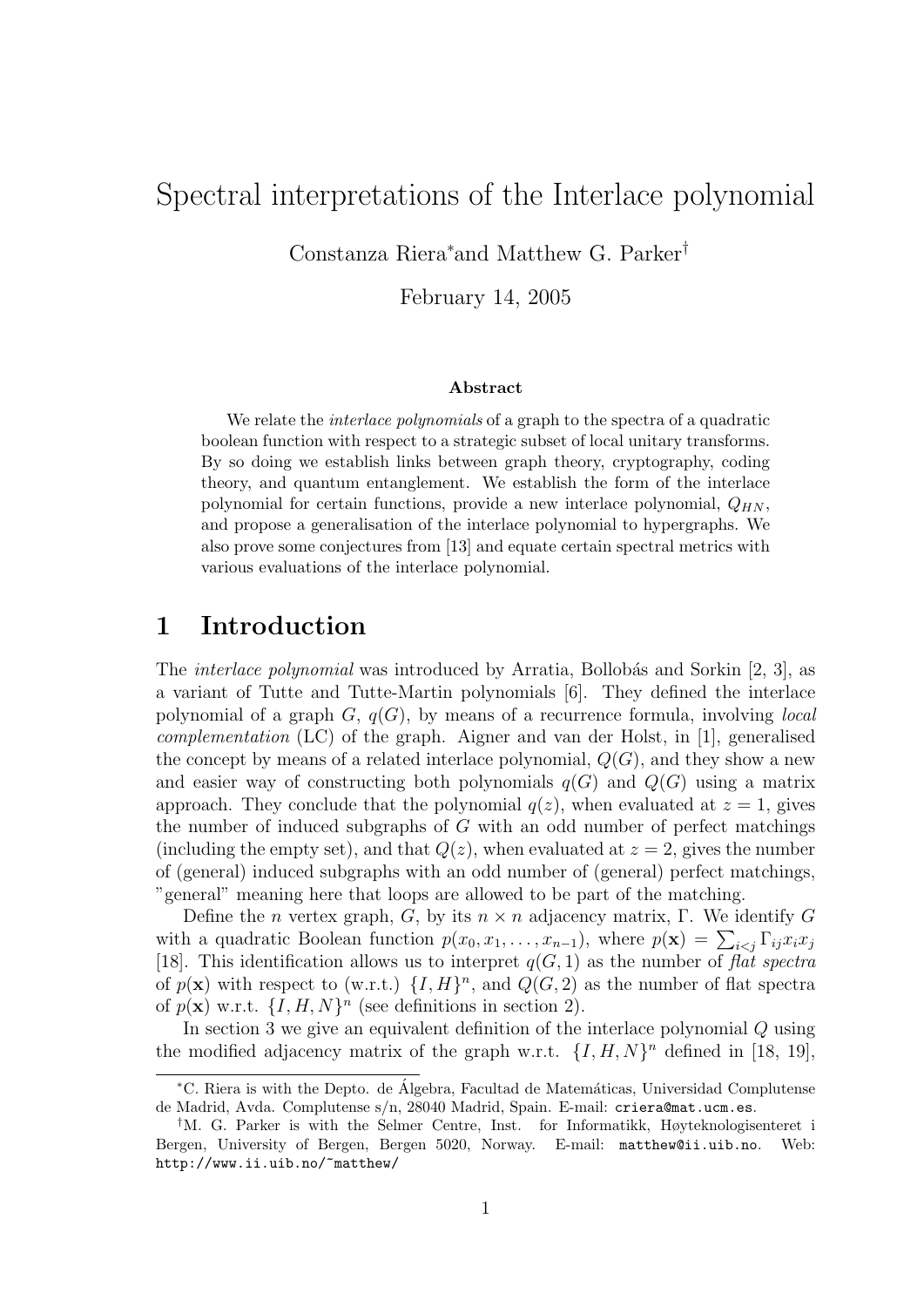and use it to compute the interlace polynomial of the clique (complete graph), and clique-line-clique.

In section 4 we define a new interlace polynomial, the HN-polynomial, denoted by  $Q_{HN}$ , that generalises the number of flat spectra w.r.t.  $\{H, N\}^n$  in the same way that the interlace polynomials  $q$  and  $Q$  do with their respective sets. Our motivation for relating the concept of interlace polynomial to  $\{H, N\}^n$  is that this set is related to the Peak-to-Average Power Ratio (PAR) w.r.t. both one and multi-dimensional continous Discrete Fourier Transforms, and hence to problems in Telecommunications and Physics for tasks such as channel-sounding, spread-spectrum, and synchronization [17]. We compute  $Q_{HN}$  for the clique, line, and clique-line-clique functions. The polynomial  $Q_{HN}$  is also the basis for constructing  $Q$  for recursive structures.

By Glynn [10], a self-dual quantum error correcting code (QECC)  $[[n, 0, d]]$  corresponds to a graph on  $n$  vertices, which may be assumed to be connected if the code is indecomposable. It is shown there that two graphs  $G$  and  $H$  give equivalent self-dual quantum codes if and only if they are LC-equivalent (see definition 7). In this case, H and G also map to GF(4) additive codes with identical weight distributions [7]. As the interlace polynomial,  $Q$ , is LC-invariant [1], it is also an invariant of the corresponding QECC. This result implies that Q is invariant under the application of certain *Local Unitary* (LU) transforms to the multipartite quantum state associated with the QECC [16] , for it turns out that LC-equivalence for graph states can be characterised by LU-transformation via the set of transforms  $\{I, H, N\}^n$  [18]. More generally, an analysis of the spectra of a Boolean function provides measures of the entanglement of the associated quantum multipartite state, defined by the QECC for quadratic Boolean functions [18, 16, 12].

In section 5 we provide spectral interpretations of the interlace polynomial, and generalise to hypergraphs, i.e. to Boolean functions of algebraic degree greater than 2. In [11, 15], the Multivariate Merit Factor (MMF) and Clifford Merit Factor  $(CMF)$  are defined, these being inverse measures of the energy of the Boolean function w.r.t.  $\{H, N\}^n$  and  $\{I, H, N\}^n$  respectively. By proving that the *power spectrum* of a quadratic Boolean function w.r.t.  $\{I, H, N\}^n$  is always flat or two-valued, we show that MMF and CMF can be derived from  $Q_{HN}(4)$  and  $Q(4)$ , respectively. We also prove conjectures proposed by Parker in [13] related to the line function (path graph) and its affine offsets.

Our spectral approach allows us to interpret the interlace polynomial as a descriptor for some of the spectral characteristics of a Boolean function, with application to classical cryptography - for a block cipher, Q relates to attack scenarios where one has full read/write access to a subset of the plaintext bits and access to all ciphertext bits [8]. The analysis of spectra w.r.t.  $\{I, H, N\}^n$  tells us more about the Boolean function  $p$  than is provided by just the spectrum w.r.t. the Walsh-Hadamard Transform (WHT); for instance, identifying relatively high generalised linear biases for  $p$ [14]. As seen in [18], just the analysis of the flat spectra w.r.t.  $\{I, H, N\}^n$  provides a good measure of the 'strength' of the function.

# 2 Definitions and Notation

We recapitulate here some definition and results of [18, 19]: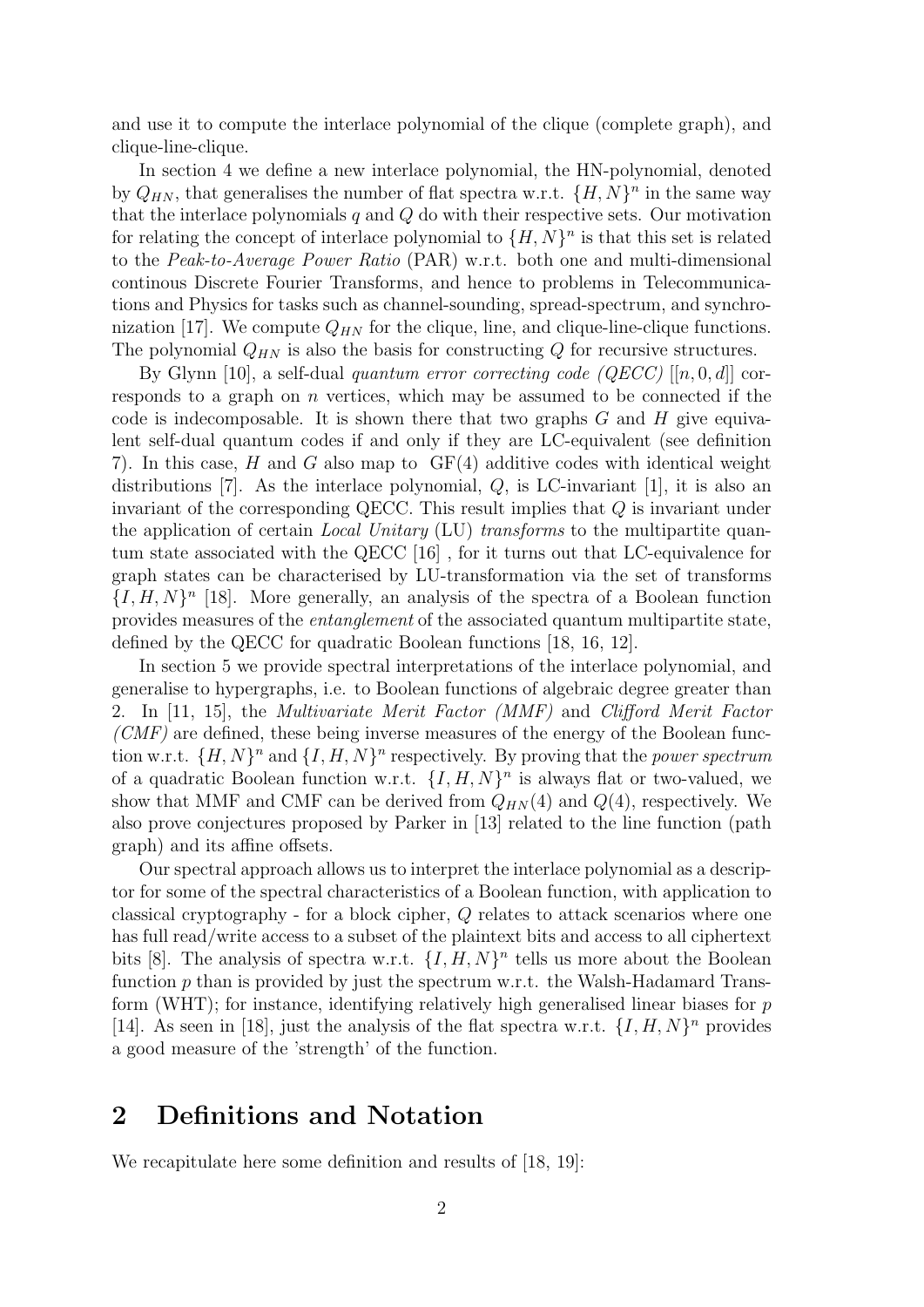Let  $H = \frac{1}{\sqrt{2}}$  $\frac{1}{2}$  ( $\frac{1}{1}$   $\frac{1}{-1}$ ) be the Walsh-Hadamard kernel,  $N = \frac{1}{\sqrt{2}}$  $\frac{1}{2}$   $\begin{pmatrix} 1 & i \\ 1 & -i \end{pmatrix}$ , where  $i^2 = -1$ , the Negahadamard kernel, and I the 2 × 2 identity matrix. A Boolean function  $p(\mathbf{x}):$  GF(2)<sup>n</sup>  $\to$  GF(2) is *bent* [20] if  $P = 2^{-n/2} (\bigotimes_{i=0}^{n-1} H)(-1)^{p(\mathbf{x})}$  has a *flat* spectrum, or, in other words, if  $P = (P_{\mathbf{k}}) \in \mathbb{C}^{2^n}$  is such that  $|P_{\mathbf{k}}| = 1 \forall \mathbf{k} \in \mathrm{GF}(2)^n$ , where '⊗' indicates the tensor product of matrices. If the function is quadratic, we associate to it a simple non-directed graph, and in this case a flat spectrum is obtained iff Γ, the adjacency matrix of the graph, has maximum rank mod 2. In [18], we generalised this concept, considering not only the Walsh-Hadamard transform  $\bigotimes_{i=0}^{n-1} H$ , but the complete set of unitary transforms  $\{I, H, N\}^n$ , comprising all transforms  $U$  of the form  $U=\bigotimes_{j\in \mathbf{R_{I}}}I_{j}\bigotimes_{j\in \mathbf{R_{H}}}H_{j}\bigotimes_{j\in \mathbf{R_{N}}}N_{j},$  where the sets  $\mathbf{R_{I}},\mathbf{R_{H}}$ and  $\mathbf{R}_{N}$  partition the set of vertices  $\{0, \ldots, n-1\}$ <sup>1</sup>.

We studied there the number of flat spectra of a function w.r.t.  $\{I, H, N\}^n$ , or in other words the number of unitary transforms  $U \in \{I, H, N\}^n$  such that  $P_U = (P_{U,\mathbf{k}}) \in \mathbb{C}^{2^n}$  has  $|P_{U,\mathbf{k}}| = 1 \ \forall \ \mathbf{k} \in \mathrm{GF}(2)^n$ , where

$$
P_{U,\mathbf{k}} = U(-1)^{p(\mathbf{x})} = \left(\bigotimes_{j \in \mathbf{R}_{\mathbf{I}}} I_j \bigotimes_{j \in \mathbf{R}_{\mathbf{H}}} H_j \bigotimes_{j \in \mathbf{R}_{\mathbf{N}}} N_j\right)(-1)^{p(\mathbf{x})} . \tag{1}
$$

We also considered the number of flat spectra w.r.t. some subsets of  $\{I, H, N\}^n$ , namely  $\{H, N\}^n$  (when  $\mathbf{R}_{\mathbf{I}} = \emptyset$ ) and  $\{I, H\}^n$  (when  $\mathbf{R}_{\mathbf{N}} = \emptyset$ ). We proved there that a quadratic Boolean function will have a flat spectrum w.r.t. a transform in  $\{I, H, N\}^n$  iff a certain modification of its adjacency matrix,  $\Gamma$ , concretely the matrix resultant of the following actions, has maximal rank mod 2:

- for  $i \in \mathbf{R}_{\mathbf{I}}$ , we erase the  $i^{th}$  row and column of  $\Gamma$ .
- for  $i \in \mathbf{R}_{N}$ , we substitute 0 for 1 in position [i, i], i.e. we assign  $\Gamma_{ii} = 1$ .
- for  $i \in \mathbf{R}_{\mathbf{H}}$ , we leave the  $i^{th}$  row and column of  $\Gamma$  unchanged.

As we will see, this modified adjacency matrix is also helpful to compute the interlace polynomial of a graph.

### 3 The interlace polynomial

We define polynomials q and  $Q$ , equivalently to definitions offered in [1], that relates the interlace polynomial with the spectra of a graph w.r.t.  $\{I, H\}^n$  and  $\{I, H, N\}^n$ .

**Definition 1** The interlace polynomial  $q$  of a graph  $G$  in n variables is

$$
q_n(G; z) = \sum_{U \in \{I, H\}^n} (z - 1)^{co(\Gamma_U)}, \qquad (2)
$$

where  $co(\Gamma_{U})$  stands for the corank of the modified adjacency matrix of the graph w.r.t. the transform  $U \in \{I, H\}^n$ ,  $\Gamma_U$ , obtained by erasing from the adjacency matrix of the graph the rows and columns whose indices are in  $\mathbf{R}_{\text{I}}$ .

<sup>&</sup>lt;sup>1</sup>For instance, if  $n = 4$ ,  $\mathbf{R}_{I} = \{1\}$ ,  $\mathbf{R}_{H} = \{0, 3\}$ , and  $\mathbf{R}_{N} = \{2\}$ , then  $U = H \otimes I \otimes N \otimes H$ , where U is a  $16 \times 16$  unitary matrix.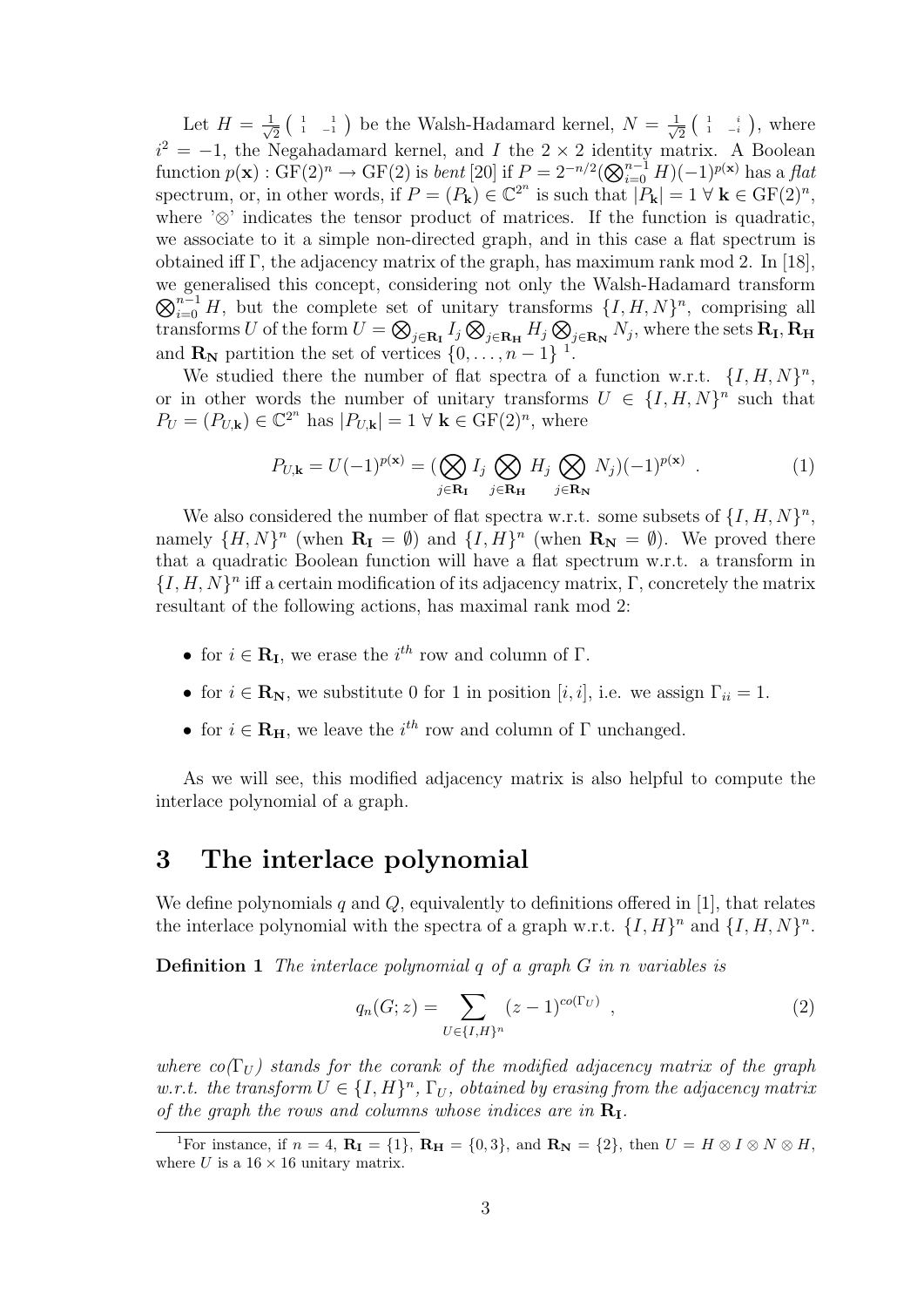**Remark:**  $q(G; 1)$  is the number of flat spectra of the function w.r.t.  $\{I, H\}^n$ .

**Definition 2** The line function (or path graph),  $p_l(\mathbf{x})$  is defined as

$$
p_l(\mathbf{x}) = \sum_{j=0}^{n-2} x_j x_{j+1} + \mathbf{c} \cdot \mathbf{x} + d \quad , \tag{3}
$$

where  $\mathbf{x}, \ \mathbf{c} \in GF(2)^n, \ \mathbf{x} = (x_0, \ldots, x_{n-1}), \ and \ d \in GF(2).$ 

Definition 3 The clique function (complete graph) is defined as:

$$
p_c(\mathbf{x}) = \sum_{0 \le i < j \le n-1} x_i x_j \quad , \tag{4}
$$

where  $\mathbf{x} = (x_0, \dots, x_{n-1}) \in GF(2)^n$ .

**Remark:** [3] The interlace polynomial q for the path graph satisfies, for  $n \geq 2$ ,  $q_n(z) = q_{n-1}(z) + zq_{n-2}(z)$ , with  $q_1(z) = 1, q_2(z) = 2z$ ; for the complete graph,  $q_n(z) = 2^{n-1}z.$ 

Definition 4 *Define the n*-clique-line-m-clique as

$$
p_{n,m}(\mathbf{x}) = \sum_{0 \le i < j \le n-1} x_i x_j + x_{n-1} x_n + \sum_{n \le i < j \le n+m-1} x_i x_j \quad , \tag{5}
$$

where  $\mathbf{x} = (x_0, \ldots, x_{n+m-1}) \in GF(2)^{n+m}$ .

**Lemma 1** For the n-clique-line-m-clique (5),  $q_n = 3 \cdot 2^{n+m-4}z^2 + 2^{n+m-3}z$ .

Definition 5 The interlace polynomial Q of a graph G in n variables is

$$
Q_n(G; z) = \sum_{V \in \{I, H, N\}^n} (z - 2)^{co(\Gamma_V)}, \qquad (6)
$$

where  $co(\Gamma_V)$  means the corank of the modified adjacency matrix of the graph w.r.t.  $V \in \{I, H, N\}^n$ ,  $\Gamma_V$ , obtained by erasing the rows and columns whose indices are in  $\mathbf{R}_{\mathbf{I}}$ , as before, and then substituting 0 by  $v_i \in GF(2)$  in the diagonal, in those indices  $i \in \mathbf{R}_{\mathbf{H}} \cup \mathbf{R}_{\mathbf{N}}$ , where  $v_i = 1$  iff  $i \in \mathbf{R}_{\mathbf{N}}$ .

**Remark:**  $Q(G; 2)$  is the number of flat spectra of the function w.r.t.  $\{I, H, N\}^n$ . Remark: The formula of Q for the path graph is found in [1].

**Lemma 2** For the complete graph  $(4)$ ,

$$
Q_{n+1}(z) = 2Q_n(z) + z^n, \ n \ge 2, \ with \ Q_1(z) = z .
$$

The closed form is  $Q_n = 2^{n-1}(z-1) + (z-2)^{-1}(z^n - 2^n)$ .

**Remark:** When  $z = 2$ , we get  $(n + 1)2^{n-1}$ , the number of flat spectra for the complete graph w.r.t.  $\{I, H, N\}^n$  [19].

**Lemma 3** For the n-clique-line-m-clique (5), when n,  $m \geq 3$ , the interlace polynomial  $Q$  is:

$$
Q_{n,m}(z) = 2^{n+m-2} - 2^{n+m-4}z + 3 \cdot 2^{n+m-4}z^2 + z^{n-1}2^{m-2}(z-1) + z^{m-1}2^{n-2}(z-1)
$$
  
+ 
$$
\frac{3 \cdot 2^{m-1}z + z^{m-1} - 2^m}{z-2}(z^{n-1} - 2^{n-1}) + \frac{3 \cdot 2^{n-1}z + z^{n-1} - 2^n}{z-2}(z^{m-1} - 2^{m-1}) + \frac{z+4}{(z-2)^2}(z^{n-1} - 2^{n-1})(z^{m-1} - 2^{m-1}).
$$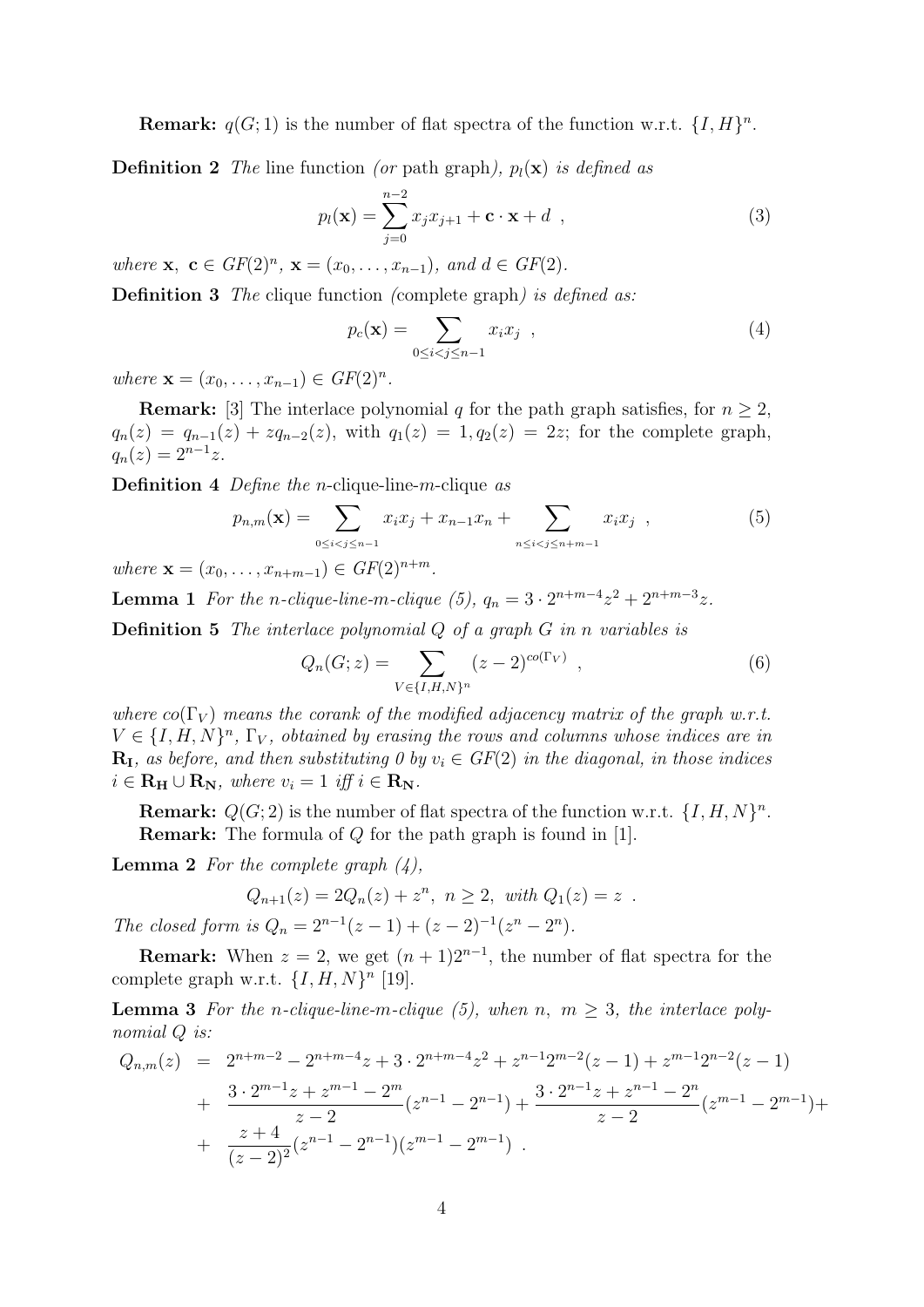### 4 The HN-Interlace Polynomial

We now define an interlace polynomial related to the set  $\{H, N\}^n$  as q and Q were related to the sets  $\{I, H\}^n$  and  $\{I, H, N\}^n$  respectively.

Definition 6 The HN-interlace polynomial for a graph G in n variables is

$$
Q_n^{HN}(G; z) = \sum_{W \in \{H, N\}^n} (z - 2)^{co(\Gamma_W)}, \qquad (7)
$$

where  $co(\Gamma_W)$  means the corank of the modified adjacency matrix of the graph w.r.t.  $W \in \{H, N\}^n$ ,  $\Gamma_W$ , obtained by substituting 0 by  $v_i \in GF(2)$  in the diagonal, in those indices  $i \in \mathbf{R_H} \cup \mathbf{R_N}$ , where  $v_i = 1$  iff  $i \in \mathbf{R_N}$ .

**Remark:**  $Q^{HN}(G; 2)$  is the number of flat spectra of the function w.r.t.  $\{H, N\}^n$ .

**Lemma 4** Let G be a graph such that it is the union of two disjoint graphs,  $G_1$ and  $G_2$ , in n and m variables respectively. Then,  $q^{n+m}(G; z) = q^n(G_1; z)q^m(G_2; z)$ ,  $Q^{n+m}(G; z) = Q^n(G_1; z)Q^m(G_2; z)$  and  $Q_{n+m}^{HN}(G; z) = Q_n^{HN}(G_1; z)Q_m^{HN}(G_2; z)$ .

**Lemma 5** The HN-interlace polynomial for the path graph  $(3)$  is

$$
Q_{n+1}^{HN}(z) = 2^n - Q_n^{HN}(p_i; z), \text{ with } Q_1^{HN}(p_i; z) = z - 1.
$$

In closed form,

$$
Q_n^{HN}(z) = \frac{1}{3} \left( 2^n + (-1)^{n-1} \right) z + (-1)^n .
$$

**Lemma 6** For the complete graph  $(4)$ ,

$$
Q_{n+1}^{HN}(z) = Q_n^{HN}(z) + (z-1)^n + (-1)^n(z-3), \text{ with } Q_1^{HN}(z) = z-1.
$$

In closed form,

$$
Q_n^{HN}(z) = \begin{cases} 1 + (z-2)^{-1}((z-1)^n - 1), & \text{for } n \text{ even} \\ z - 2 + (z-2)^{-1}((z-1)^n - 1), & \text{for } n \text{ odd} \end{cases}
$$

**Remark:** When  $z = 2$ , we get  $n + \frac{1+(-1)^n}{2}$  $\frac{-1}{2}$ , the number of flat spectra for the complete graph w.r.t.  $\{H, N\}^n$ , as seen in [19].

**Lemma 7** For the n-clique-line-m-clique  $(5)$ , the HN-interlace polynomial is

$$
Q_{n,m}^{HN}(z) = -2 + 6\chi_n\chi_m + 3\chi_{n+1}\chi_{m+1} + (2 - 2\chi_n\chi_m - \chi_{n+1}\chi_{m+1})z
$$
  
+ 
$$
\frac{z+1}{(z-2)^2} ((z-1)^{n-1} - 1)((z-1)^{m-1} - 1)
$$
  
+ 
$$
\frac{z+1+z\chi_m - 3\chi_m}{z-2} ((z-1)^{n-1} - 1)
$$
  
+ 
$$
\frac{z+1+z\chi_n - 3\chi_n}{z-2} ((z-1)^{m-1} - 1),
$$
  
where  $\chi_k = \frac{1+(-1)^k}{2}$ .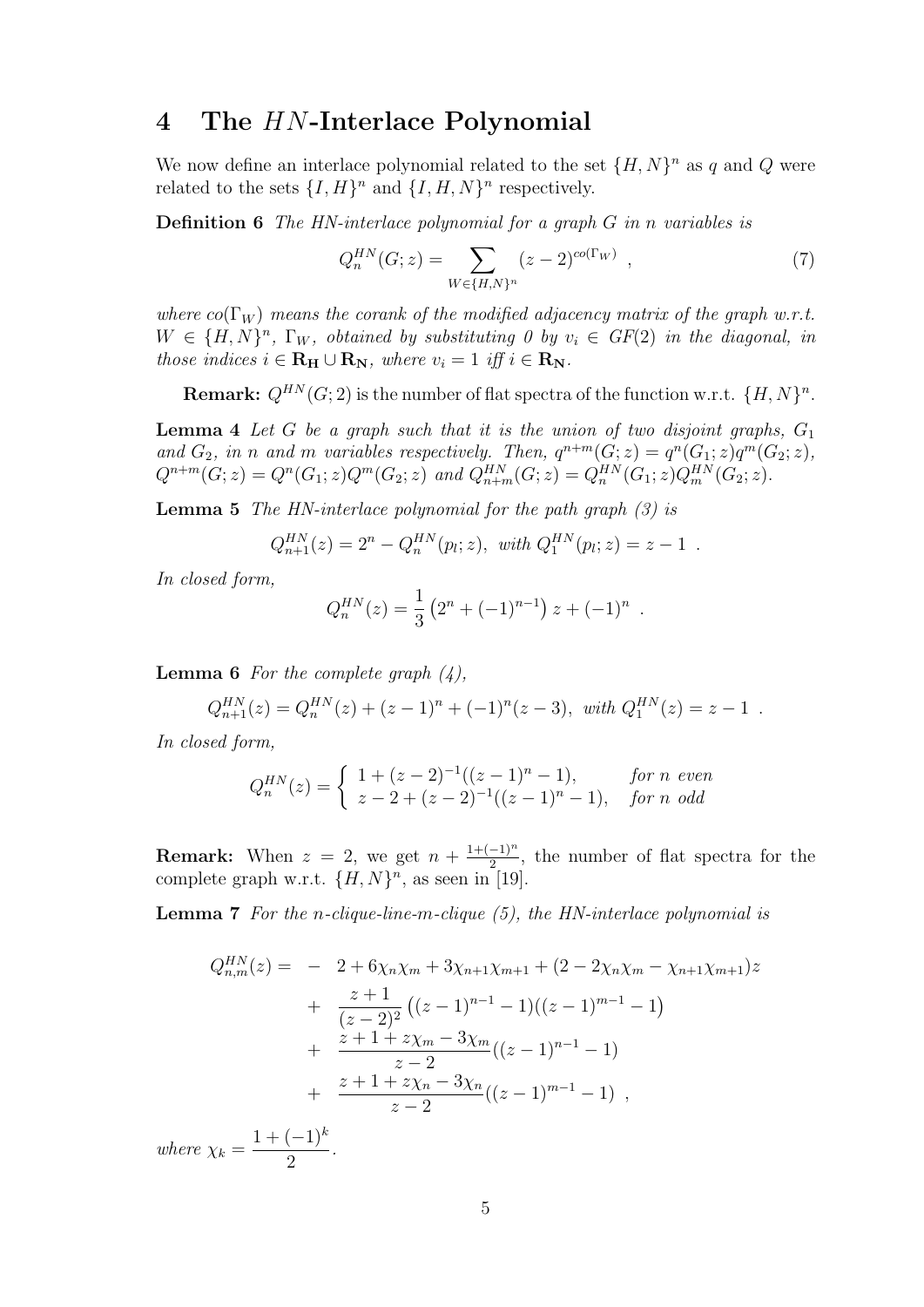# 5 Spectral Interpretations of the Interlace polynomial

In definition 5 in section 3, the interlace polynomial Q was related to the set of transforms  $\{I, H, N\}$ <sup>n</sup>. We now give further spectral interpretations of Q. This allows us to extend the concept to hypergraphs (or Boolean functions of higher degree than two). Given a graph G with adjacency matrix  $\Gamma$ , its *complement* is defined to be the graph with adjacency matrix  $\Gamma + I + 1$  (mod 2), where I is the identity matrix and 1 is the all-ones matrix.

**Definition 7** [6, 10, 12] The action of Local Complementation (LC) (or vertexneighbour-complement (VNC)) on a graph  $G$  at vertex v is defined as the graph transformation obtained by replacing the subgraph  $G[N(v)]$  (i.e., the induced subgraph of the neighbourhood of the  $v^{th}$  vertex of G) by its complement.

**Theorem 1** [1] The interlace polynomial  $Q$  is invariant under  $LC$ .

**Proof:** From definition 5 and [18], one can show that Q is invariant w.r.t.  $\{I, H, N\}^n$ . But, as seen in [18], this set defines the LC operation.

**Definition 8** [2, 4] The action of pivot on a graph,  $G$ , at two connected vertices, u and v, (i.e. where G contains the edge uv), is given by  $LC(v)LC(u)LC(v)$  - that is the action of  $LC$  at vertex v, then vertex u, then vertex v again.

**Theorem 2** [2] The interlace polynomial q is invariant under pivot.

**Proof:** By considering definition 2 it is possible to show that  $q$  is invariant w.r.t.  $\{I, H\}^n$ . One can then show that pivot can be defined by  $\{I, H\}^n$ . — Правите и производите в производите в собстании и производите в собстании и производите и производите и пр<br>В собстании и производите в собстании и производите в собстании и производите в собстании и производите и прои

**Theorem 3** The corank of the modified adjacency matrix is  $co(\Gamma_U) = log_2(\max_{\mathbf{k}} |P_{U,\mathbf{k}}|^2)$ , where  $P_{U,k}$  are the entries of  $P_U$  as defined in (1).

**Proof:** We prove for  $U \in \{H, N\}^n$ , as the case  $U \in \{I, H, N\}^n$  follows naturally. We use extensively the Wiener-Kinchine theorem,

$$
(A_{0...0}, A_{0...1}, \ldots, A_{1...1})^T \underset{U^{-1}}{\overset{U}{\rightleftharpoons}} (|P_{0...0}|^2, |P_{0...1}|^2, \ldots, |P_{0...0}|^2)^T , \qquad (8)
$$

where the  $A_k$  are normalised autocorrelation values. If  $U = H \otimes \cdots \otimes H$ , then there is a row of U that, when multiplied by  $(A_{0...0}, A_{0...1}, \ldots, A_{1...1})^T$ , gives  $2^{co(\Gamma_U)}$ . By (8), this is  $|P_{\mathbf{k}}|^2$ , for some k. Clearly, this value is the maximal value that we can obtain, so the theorem is true for  $U = H \otimes \cdots \otimes H$ . For  $U \in \{H, N\}^n, U \notin \{H\}^n$ , half of the rows have purely imaginary entries. As both the  $|P_{\bf k}|^2$ 's and the  $A_{\bf k}$ 's are real, the corresponding  $A_{\mathbf{k}}$ 's must be equal to zero. Trivially, the rows in  $U^{-1}$  that have purely imaginary entries correspond to the columns in  $U$  with purely imaginary entries, the rest of the entries being real. We can always find a row that, multiplied by  $(A_{0...0}, A_{0...1}, \ldots, A_{1...1})^T$ , gives  $2^{\text{co}(\Gamma_U)}$ , and this is clearly the maximal value we can get.  $\Box$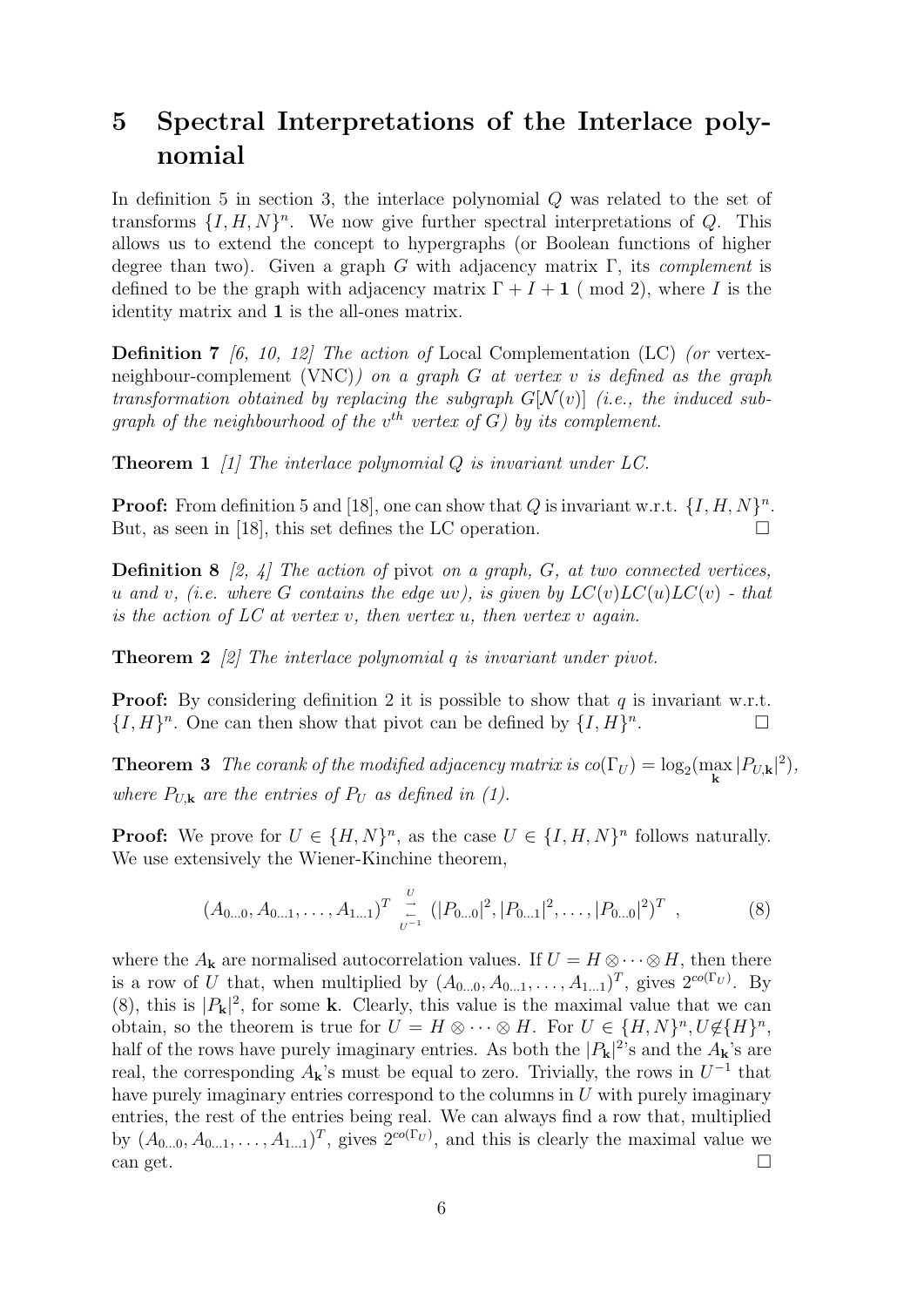**Definition 9** [9] The Peak-to-Average Power Ratio of a vector  $s \in \mathbb{C}^{2^n}$ , with respect to a set of  $2^n \times 2^n$  unitary transforms **T**, is

$$
PAR_{\mathbf{T}}(s) = 2^n \max_{\substack{U \in \mathbf{T} \\ \mathbf{k} \in \mathbb{Z}_2^n}} (|P_{U,\mathbf{k}}|^2), \quad \text{where } P_U = (P_{U,\mathbf{k}}) = Us \in \mathbb{C}^{2^n} . \tag{9}
$$

**Corollary 1** Let  $p(x)$  be a quadratic Boolean function, and let  $s = (-1)^{p(x)}$ . Then, by theorem 3, the Peak-to-Average Power Ratio of s,  $PAR_T(s)$  is equal to the maximum degree of the interlace polynomial q,  $Q_{HN}$ , or  $Q$ , for  $\mathbf{T} = \{I, H\}^n$ ,  $\{H, N\}^n$ or  $\{I, H, N\}^n$ , respectively.

The "GDJ sequences", defined in [13], can be identified, without loss of generality, with the path graph. Here we use (10) to prove Conjectures 1 - 3 of [13].

**Lemma 8** (Conjecture 1 of [13]) PAR<sub>H</sub> of the path graph is 1.0 for even n and 2.0 for odd.

Proof: The proof for the number of flat spectra w.r.t. the line [19] tells us that

$$
D_n = v_0 D_{n-1} + D_{n-2} \text{ mod } 2 \tag{10}
$$

where  $D$  is the determinant of the generic modified adjacency matrix of the line on *n* variables w.r.t.  $\{H, N\}^n$ . As in this case  $v_i = 0$  for all *i*, we get that  $D_n = D_{n-2}$ , mod 2. Expanding, we see that, when n is even,  $D_n = D_2 = 1$ ; when n is odd,  $D_n = D_1 = 0$ . Now, from the proof of the  $Q_{HN}$  of the line (lemma 5), we know that the rank of the matrix cannot be lower than  $n-1$ .

**Lemma 9** (Conjecture 2 of [13]) PAR<sub>N</sub> of the path graph is 1.0 for  $n \neq 2$  mod 3 and 2.0 for  $n = 2 \mod 3$ .

**Proof:** From (10), and as in this case  $v_i = 1$  for all i, we get that  $D_n = D_{n-1}$  +  $D_{n-2}$  mod 2. It is clear that  $D_1 = 1$ ,  $D_2 = 0$  and  $D_3 = D_2 + D_1 = 1$ . For  $n > 3$ ,  $D_n = D_{n-1} + D_{n-2} = D_{n-2} + D_{n-3} + D_{n-2} = D_{n-3}$ . Expanding the argument, when  $n = 0 \text{ mod } 3$ ,  $D_n = D_3 = 1$ ; when  $n = 1 \text{ mod } 3$ ,  $D_n = D_1 = 1$ ; when  $n = 2 \text{ mod } 3$ ,  $D_n = D_2 = 0.$ 

**Corollary 1** (Conjecture 3 of [13]) From lemmas 8 and 9 it follows that  $PAR_H$  and  $PAR_N$  of the path graph are both 1.0 for n even,  $n \neq 2 \mod 3$ .

In [5] and [1] it is shown that  $q(-1) = (-1)^{r}2^{n-r}$ , where r is the rank of  $\Gamma + I$ . From [18] and this paper it follows that  $PAR_N(s) = |q(-1)|$  and that, for quadratics,  $PAR_N$  is pivot-invariant.

**Theorem 4** Let  $p(x)$  be a quadratic Boolean function. Let  $s = (-1)^{p(x)}$ , and let  $U \in \mathbf{T}$ , where  $\mathbf{T} = \{I, H, N\}^n$  or one of its subsets. Then, the power spectrum  $|P_U|^2 = (|P_{U,\mathbf{k}}|^2)$ , where  $P_U = (P_{U,\mathbf{k}}) = Us \in \mathbb{C}^{2^n}$  is the spectrum of p under U, is either flat (one-valued) or two-valued. Furthermore, if it is two-valued, one of the values is 0 and the other value is equal to  $2^{co(\Gamma_U)}$ .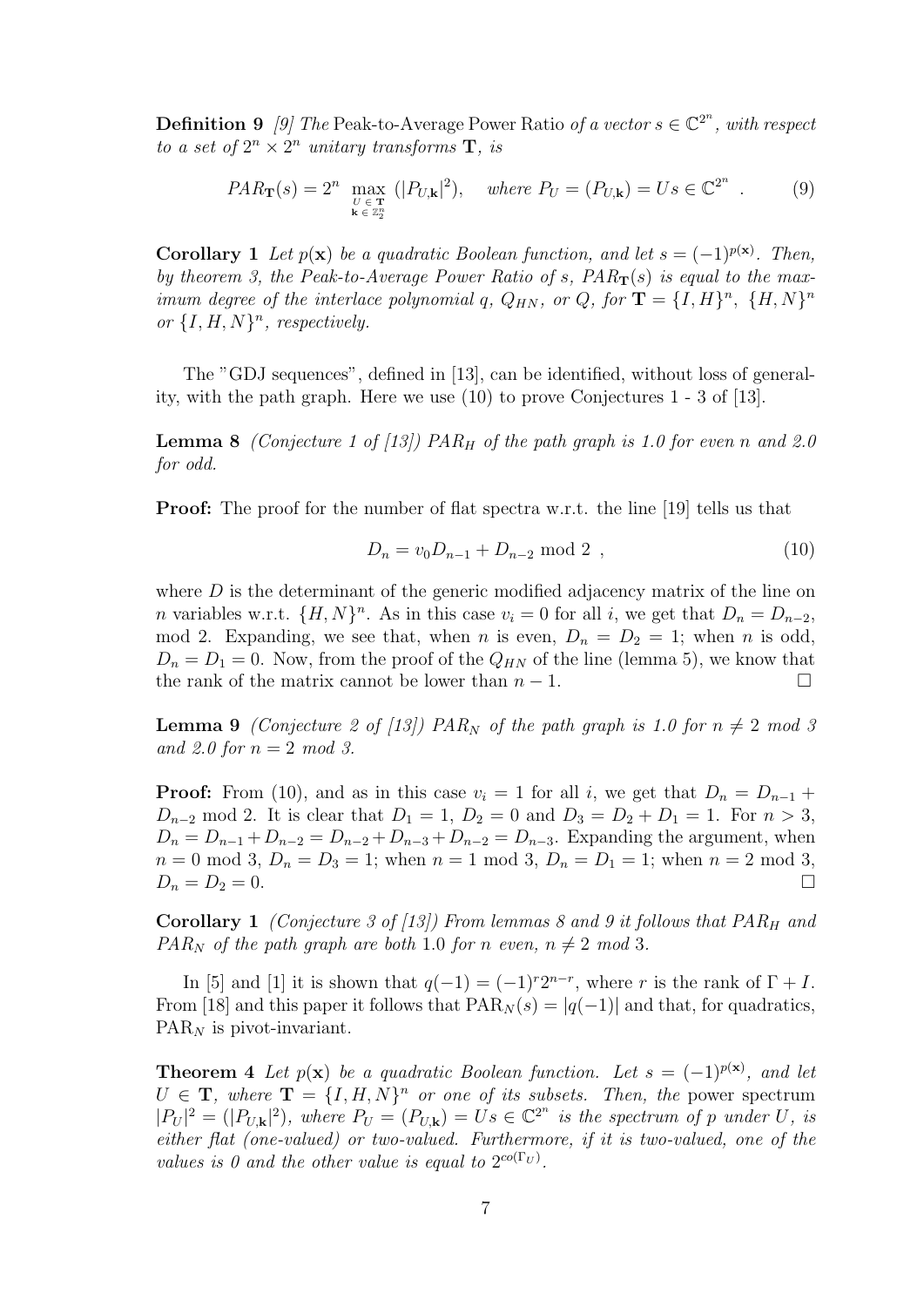**Proof:** We prove that the power-spectrum is one or two-valued w.r.t.  $\{H, N\}^n$ as the case for  $\{I, H, N\}^n$  then follows trivially. Firstly, we characterise the possible sets of spectral values produced via the action of the partial transforms  $H \otimes I \otimes \cdots \otimes I$ and  $N \otimes I \otimes \cdots \otimes I$  on any Boolean function. Then we show that, for a quadratic, the subsequent actions of  $I \otimes H \otimes \cdots \otimes I$  or  $I \otimes N \otimes \cdots \otimes I$  on these partial spectra produce identically-structured sets of values for the power spectra which can be one or two-valued with one value equal to zero. Further action by  $H$  or  $N$ on the remaining tensor positions leaves the structure of these sets invariant. The evaluation to the corank follows from theorem 3.

**Definition 10** [11, 15] The Multivariate Merit Factor (MMF) and the Clifford Merit Factor (CMF) as  $MMF =$  $4^n$  $2\sigma$ , and  $CMF =$  $6^n$ 2E , where

$$
2\sigma = \sum_{\substack{U \in \{H, N\}^n \\ \mathbf{k} \in \mathbb{Z}_2^n}} |P_{U, \mathbf{k}}|^4 - 4^n, \qquad 2E = \sum_{\substack{U \in \{I, H, N\}^n \\ \mathbf{k} \in \mathbb{Z}_2^n}} |P_{U, \mathbf{k}}|^4 - 6^n.
$$

Corollary 2  $MMF =$  $4^n$  $\frac{1}{2^n Q_{HN}(4) - 4^n}$ , and  $CMF =$  $6^n$  $\frac{6}{2^nQ(4)-6^n}.$ 

**Proof:** By theorems 3 and 4, and the fact that  $\sum_{\mathbf{k}} |P_{U,\mathbf{k}}|^2 = 2^n$ . — Первый просто просто просто просто просто просто просто просто просто просто просто просто просто просто п<br>В 1990 году стала просто просто просто просто просто просто просто просто просто просто просто просто просто п

**Remark:** In the same way that we obtain the  $L_4$ -norm of the spectra w.r.t.  $\{I, H, N\}^n$  (resp.  $\{H, N\}^n$ ) by evaluating  $(2^n Q(4))^{\frac{1}{4}}$ , we can obtain the  $L_p$ -norms, for all  $1 \leq p \leq \infty$ , as  $(2^n Q(2^{\frac{p-2}{2}} + 2))^{\frac{1}{p}}$ . Analogously, we can evaluate the  $L_p$ norms w.r.t.  $\{H, N\}^n$  and  $\{I, H\}^n$  as  $(2^n Q_{HN} (2^{\frac{p-2}{2}} + 2))^{\frac{1}{p}}$  and  $(2^n q (2^{\frac{p-2}{2}} + 1))^{\frac{1}{p}}$ , respectively.

Theorem 4, together with theorem 3, tells us that, for quadratics, the interlace polynomial encapsulates much of the information about the spectrum. But for higher degree Boolean functions (i.e. hypergraphs), the number of values of the spectrum grows with the number of variables, and concretely, for each function, with the number of variables we have to fix to get a quadratic function. So, for higher-degree functions, we lose information by just considering the maximum of the spectrum - we require a more detailed generalisation of the interlace polynomial. We defer the complete solution of this problem to future work but offer an initial generalisation to hypergraphs below from which, by theorem 3, we can still compute the number of flat spectra and the PAR, and that preserves the property  $Q(G)$  =  $Q(G_1)Q(G_2)$ , if  $G_1$  and  $G_2$  are disjoint hypergraphs:

**Definition 11** The interlace polynomial<sup>2</sup> of a hypergraph is

$$
Q = \sum_{U \in \{I, H, N\}^n} (z - 2)^{\log_2(\max_{\mathbf{k}} |P_{U, \mathbf{k}}|^2)}
$$

<sup>2</sup>Note that, in general, it will not be really a polynomial, because some of the exponents might be non-integer, and even irrational. In some cases, though, they are rational, so we can, by multiplying by a certain  $(z - 2)^l$ , get a polynomial.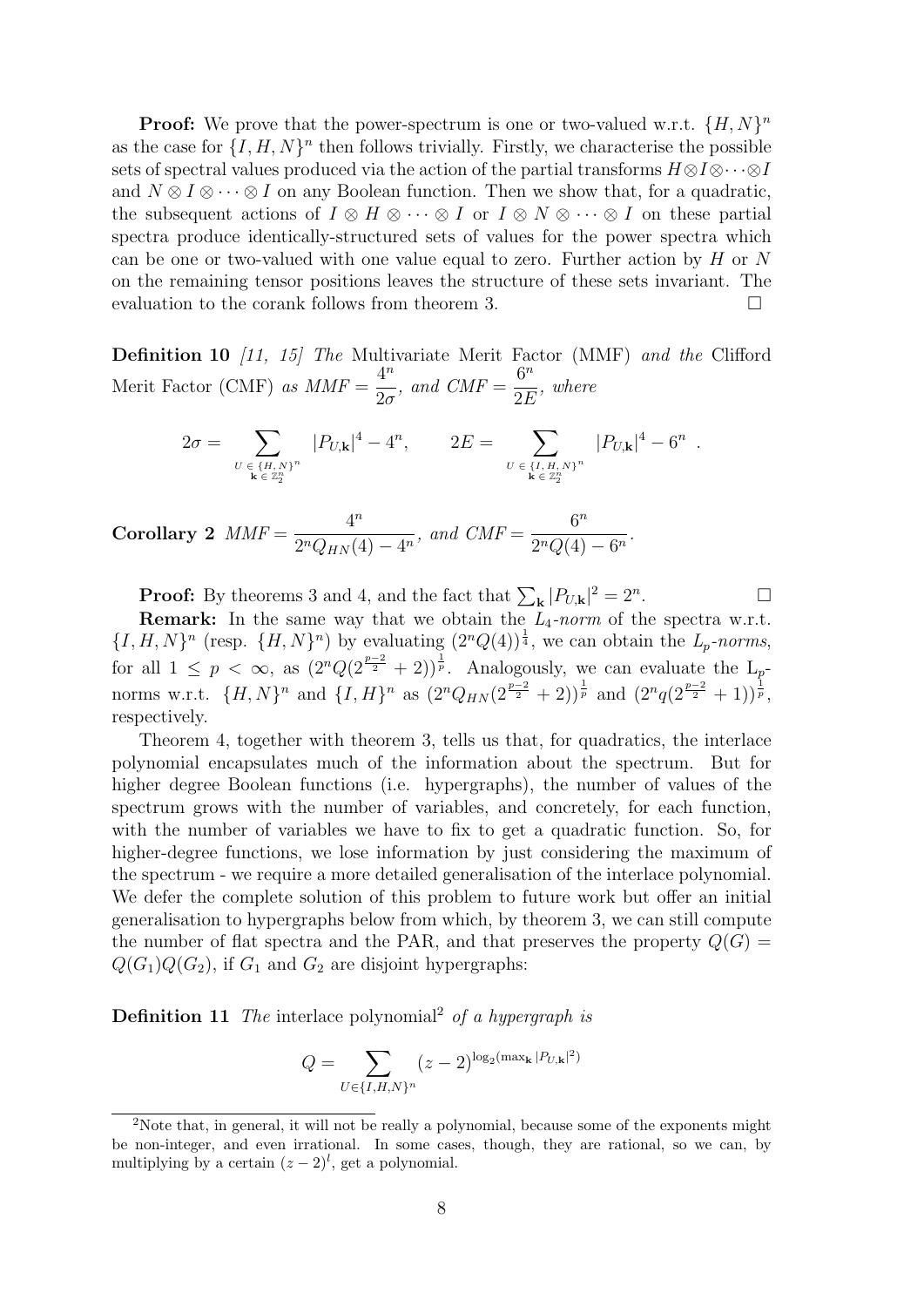## 6 Conclusions

The interlace polynomial summarises many of the spectral properties of quadratic Boolean functions with respect to a special subset of tensor transforms. We derived interlace polynomials for the clique and clique-line-clique functions. We then defined the HN-interlace polynomial, and derived its form for the clique, the line, and the clique-line-clique functions. We proved some conjectures of [13], and presented other spectral interpretations of the interlace polynomial. Finally we generalised the interlace polynomial to hypergraphs.

### References

- [1] M. Aigner and H. van der Holst, "Interlace Polynomials", Linear Algebra and *its Applications*, **377**, pp. 11–30, 2004.
- [2] R. Arratia, B. Bollobas, and G.B. Sorkin, "The Interlace Polynomial: a new graph polynomial", Proc. 11th Annual ACM-SIAM Symp. on Discrete Math., pp. 237–245, 2000.
- [3] R. Arratia, B. Bollobas, and G.B. Sorkin, "The Interlace Polynomial of a Graph", J. Combin. Theory Ser. B, 92, 2, pp. 199–233, 2004. Preprint: http://arxiv.org/abs/math/0209045, v2, 13 Aug. 2004.
- [4] R. Arratia, B. Bollobas and G.B. Sorkin, "Two-Variable Interlace Polynomial", Combinatorica, 24, 4, pp. 567–584, 2004. Preprint: http://arxiv.org/abs/math/0209054, v3, 13 Aug. 2004.
- [5] P.N. Balister, B. Bollobas, J. Cutler and L. Pebody, "The Interlace Polynomial of Graphs at  $-1$ ", *Europ. J. Combinatorics*, 23, pp. 761–767, 2002.
- [6] A. Bouchet, "Tutte-Martin Polynomials and Orienting Vectors of Isotropic Systems", Graphs Combin., 7, pp. 235–252, 1991.
- [7] A.R. Calderbank, E.M. Rains, P.W. Shor and N.J.A. Sloane, "Quantum Error Correction Via Codes Over GF(4)," IEEE Trans. on Inform. Theory, 44, pp. 1369–1387, 1998, (preprint: http://xxx.soton.ac.uk/abs/quant-ph/?9608006).
- [8] L.E. Danielsen,T.A. Gulliver and M.G. Parker, "Aperiodic Propagation Criteria for Boolean Functions," ECRYPT Document Number: STVL-UiB-1-APC-1.0, http://www.ii.uib.no/~matthew/GenDiff2.ps, August 2004.
- [9] L.E. Danielsen and M.G. Parker, "Spectral Orbits and Peak-to-Average Power Ratio of Boolean Functions with respect to the  $\{I, H, N\}^n$  Transform", SETA'04, Sequences and their Applications, Seoul, Accepted for Proceedings of SETA04, Lecture Notes in Computer Science, Springer-Verlag, 2005, http://www.ii.uib.no/~matthew/seta04-parihn.ps, October 2004.
- [10] D.G. Glynn, "On Self-Dual Quantum Codes and Graphs", Submitted to the Electronic Journal of Combinatorics, Preprint at: